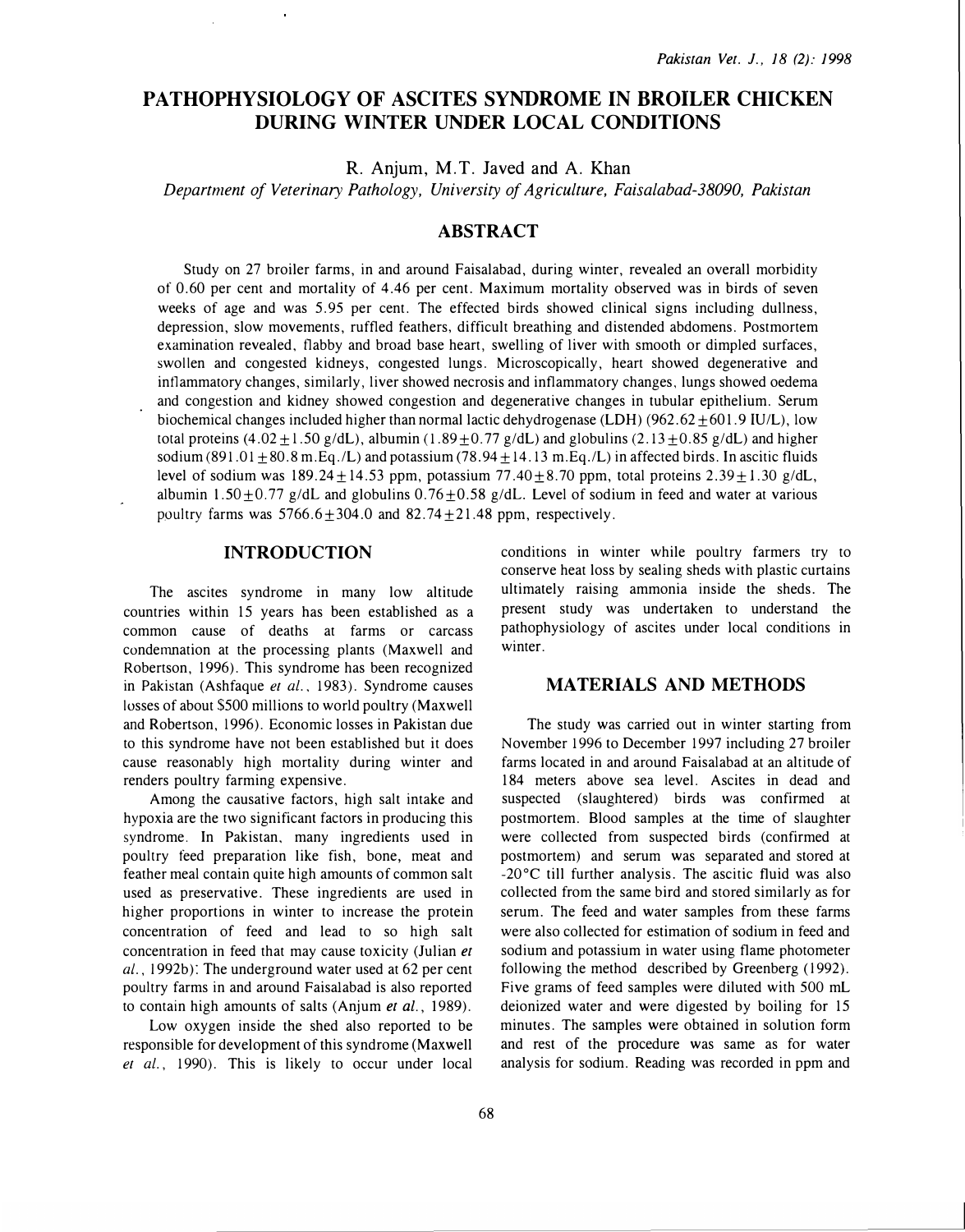later converted into milli equivalents per litter.

Morbid organs were collected including liver, heart, kidneys and lungs for gross and histopathological examination and were fixed in buffered formalin. Sections were cut and stained by H&E staining methods and examined under microscope for histopathological examination.

Serum lactic dehydrogenase (LDH) was estimated by using diagnostic kit (Lab. Systems LDH-P, reagent SCE, with separate starter, product No. 950054). Total protein and albumin were estimated by biuret test as described by Levinson and Macfate (1969). Serum globulin was calculated by subtracting albumin from total proteins. Serum sodium and potassium were determined by flame photometer method as mentioned in feed and water studies.

The estimation of sodium, potassium, total proteins, albumin and globulins in peritoneal fluid was made as described for serum. The data thus obtained was analysed by using one way and two-way analysis of variance and means were compared by Tukey's test for confidence intervals by using Minitab computer software package (Anonymous, 1994).

### RESULTS AND DISCUSSION

The morbidity, in overall, due to ascites assessed was less than one per cent  $(0.66\%)$  and not much variation in morbidity was observed in broilers of different ages (Table I). However, in literature, variable morbidity due to this syndrome has been reported, e.g., 1.5, 9.4, 20.8 and even 80 per cent (Julian et al., 1989b; Diaz et al., 1994; Al-Taweil and Kassab (1990) and Witzel et al., 1990). The higher morbidity in these reports was in experimental studies. An overall mortality rate assessed was however, 4.46 per cent in present study with higher mortality in birds of older ages, i.e., five to eight weeks of age (Table 1). The overall mortality agreed with the findings of Julian et al. ( 1987) and Lopez and Suarez ( 1989). Similarly, Silva et al. (1988) and Banday and Maqbool (1992) reported mortality around 5 per cent. However, as high as 46 and 50 per cent mortalities due to this syndrome has also been reported (Samaha and El-Bassioumy, 1991; Mirsalimi et al., 1993). This variation in morbidity and mortality in various reports could be due to differences in altitude level (Yersin et al., 1992; Banday and Maqbool, 1992), energy level in feed (Dale and Villacres, 1988), low temperature (Lu et al., 1992; Julian et al., 1992a), inadequate ventilation (Enkvetchakul et al., 1993), high dietary sodium (Samaha and El-Bassiouny, 1991; Julian et al., 1992b) and difference in genetics of birds (Julian et al. 1989).

The clinical signs in affected birds were dullness, depression, slow movements, ruffled feathers, difficult breathing and distended abdomen. Almost similar signs have been reported by Fraz (1988), Calnek (1991) and Jordan (1990).

#### Pathophysiology of ascites

The ascites under local conditions probably occurs through hypoxia from high ammonia in sheds along with pulmonary hypertension in the presence of higher sodium serum level. The higher ammonia in sheds occurs in winter while farmers try to conserve the heat loss by sealing the sheds with plastic curtains. Higher sodium serum level (Table 2) in present study was probably due to higher sodium levels in feed and underground water (Table 4) used at various poultry farms with this syndrome. Higher sodium both in feed and water was at farms where higher aged birds were present. This probably has led to a higher per centage of mortality in birds of more than five weeks of age.

Both these factors (ammonia and sodium) in combination were probably found responsible for pulmonary changes of congestion and oedema observed during present study. This has already been reported by Julian et al. (1992b) and Mirsalimi et al. (1993) that high salt concentration in blood can lead to development of pulmonary hypertension and oedema. Similarly, Al-Taweil and Kassab ( 1990) and Mirsalimi et al. (1993) induced ascites by adding 2500 and 5000 ppm sodium in feed. Hypoxia as contributing factor in pulmonary hypertension has also been reported by Julian et al. ( 1987) and Jordan ( 1990) in conditions of low atmospheric oxygen or in presence of high proportion of ammonia and/or in lung diseases.

Higher level of dietary sodium has been reported to cause 30 per cent expansion in blood volume (hypervolaemia), followed by pulmonary hypertension, right ventricular failure and development of ascites in broiler chicken (Mirsalimi et al., 1993). The right ventricular failure occurs after right ventricular hypertrophy. The right atrioventricular valve does not effectively seal the right atrioventricular orifice and blood pressure in the behind channels rises, i.e., in vena cava. The later had secondary effects on various organs like liver and other visceral organs with wide spread effects on vascular system. The resultant congestion of liver and obstruction to lymph return results in increased outpouring of fluid from vessels, which ultimately ends in excessive fluid accumulation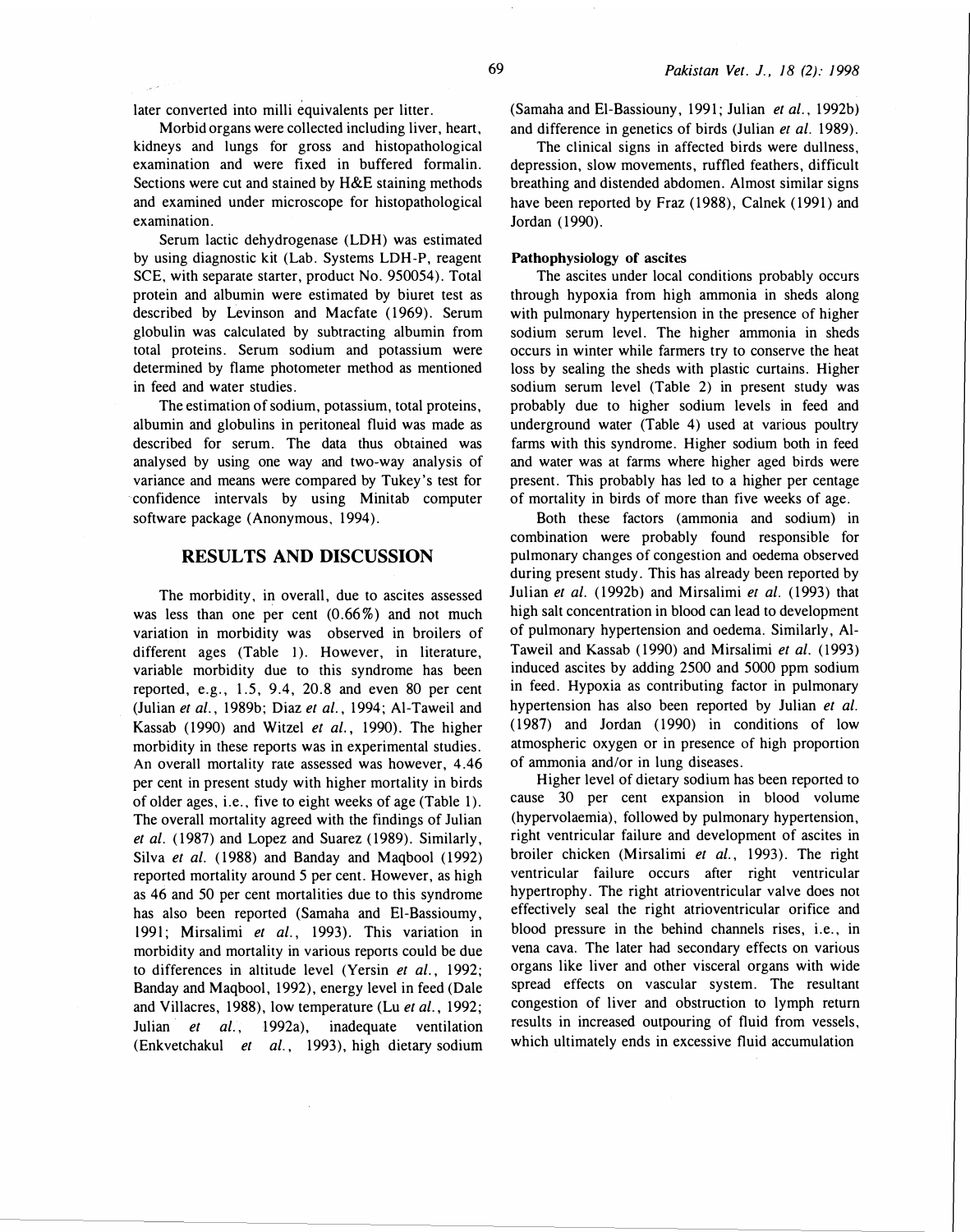| Age<br>(weeks)          | Total No.<br>of birds | Morbidity |                                                                                                            | Mortality |      |
|-------------------------|-----------------------|-----------|------------------------------------------------------------------------------------------------------------|-----------|------|
|                         |                       | No.       | $% \mathcal{L}_{\mathrm{C}}\!\left(\mathcal{H}\right) =\mathcal{H}_{\mathrm{C}}\!\left(\mathcal{H}\right)$ | No.       | $\%$ |
| $\overline{2}$          | 8500                  | 47        | 0.55                                                                                                       | 148       | 1.74 |
| 3                       | 1500                  | 11        | 0.73                                                                                                       | 22        | 1.46 |
| $\overline{\mathbf{4}}$ | 2500                  | 27        | 0.11                                                                                                       | 39        | 2.90 |
| 5                       | 13000                 | 97        | 0.95                                                                                                       | 770       | 5.92 |
| 6                       | 16300                 | 92        | 0.56                                                                                                       | 587       | 3.60 |
| 7                       | 22600                 | 150       | 0.66<br>$\mathbf{a}$                                                                                       | 1345      | 5.95 |
| 8                       | 9300                  | 16        | 0.17                                                                                                       | 380       | 4.08 |
| Mean                    | 73700                 | 62.86     | 0.60                                                                                                       | 470.14    | 4.46 |

Table 1: Morbidity and mortality at various farms due to ascites in broilers of different ages.

Table 2: Concentration of serum lactic dehydrogenase (LDH), potassium and sodium in broilers suffering form ascites syndrome.

| Age<br>(weeks) | <b>LDH</b><br>(IU/L) | Potassium<br>(m.Eq./L) | Sodium<br>(m.Eq./L) |
|----------------|----------------------|------------------------|---------------------|
| 2              | $656.6 \pm 1050.4b$  | $78.36 \pm 12.49b$     | 904.8 $\pm$ 98.8ab  |
| 3              | $458.7 \pm 0.10.0$   | $74.98 \pm 5.69b$      | $813.5 \pm 17.9c$   |
| 4              | $331.3 + 354.3b$     | 67.84 $\pm$ 2.14c      | $873.5 + 47.2b$     |
| 5              | $529.4 \pm 582.6b$   | $81.24 \pm 17.01b$     | 928.7 $\pm$ 44.7a   |
| 6              | $1597.0 + 550.6a$    | $72.79 \pm 10.39b$     | $958.7 + 44.7a$     |
| 7              | $1418.3 + 522.1a$    | $72.06 \pm 17.09$ b    | $918.8 + 77.0a$     |
| 8              | 1747.1 $\pm$ 254.7a  | $105.11 \pm 8.24a$     | $839.3 \pm 55.1b$   |
| Mean $\pm$ SD  | $962.6 \pm 601.9$    | $78.94 \pm 14.13$      | $891.0 + 80.8$      |

Means with different letters in a coloumn are significantly different (P<0.05) from each other by Tukey's W-Honestly significant difference test.

| Table 3: Concentration of serum total proteins, albumin and globulins in broilers suffering from ascites syndrome. |  |  |  |  |
|--------------------------------------------------------------------------------------------------------------------|--|--|--|--|
|                                                                                                                    |  |  |  |  |
|                                                                                                                    |  |  |  |  |

|                | <b>Total Proteins</b><br>(g/dL) | Albumin<br>(g/dL)  | <b>Globulins</b><br>(g/dL) |
|----------------|---------------------------------|--------------------|----------------------------|
| 2              | $4.82 \pm 2.41a$                | $1.95 + 0.93ab$    | $2.87 + 1.63a$             |
| 3              | $4.50 \pm 0.38$ ab              | $2.12 \pm 0.79$ ab | $2.38 + 0.45$ ab           |
| 4              | $5.57 \pm 1.22a$                | $2.61 + 0.52a$     | $2.96 + 0.70a$             |
| 5              | $4.54 \pm 2.29a$                | $2.38 + 1.33a$     | $2.17 \pm 1.11$ ab         |
| 6              | $3.32 \pm 0.46b$                | $1.65 \pm 0.31b$   | $1.67 \pm 0.31b$           |
| 7              | $2.88 + 0.55$                   | 1.44 $\pm$ 0.34b   | 1.44 $\pm$ 0.30b           |
| 8              | $2.50 \pm 0.16b$                | $1.08 + 0.16b$     | $1.42 \pm 0.10b$           |
| Means $\pm$ SD | $4.02 \pm 1.50$                 | $1.89 + 0.77$      | $2.13 \pm 0.86$            |

Means with different letters in a coloumn are significantly different ( $P < 0.05$ ) from each other by Tukey's W-Honestly significant difference test.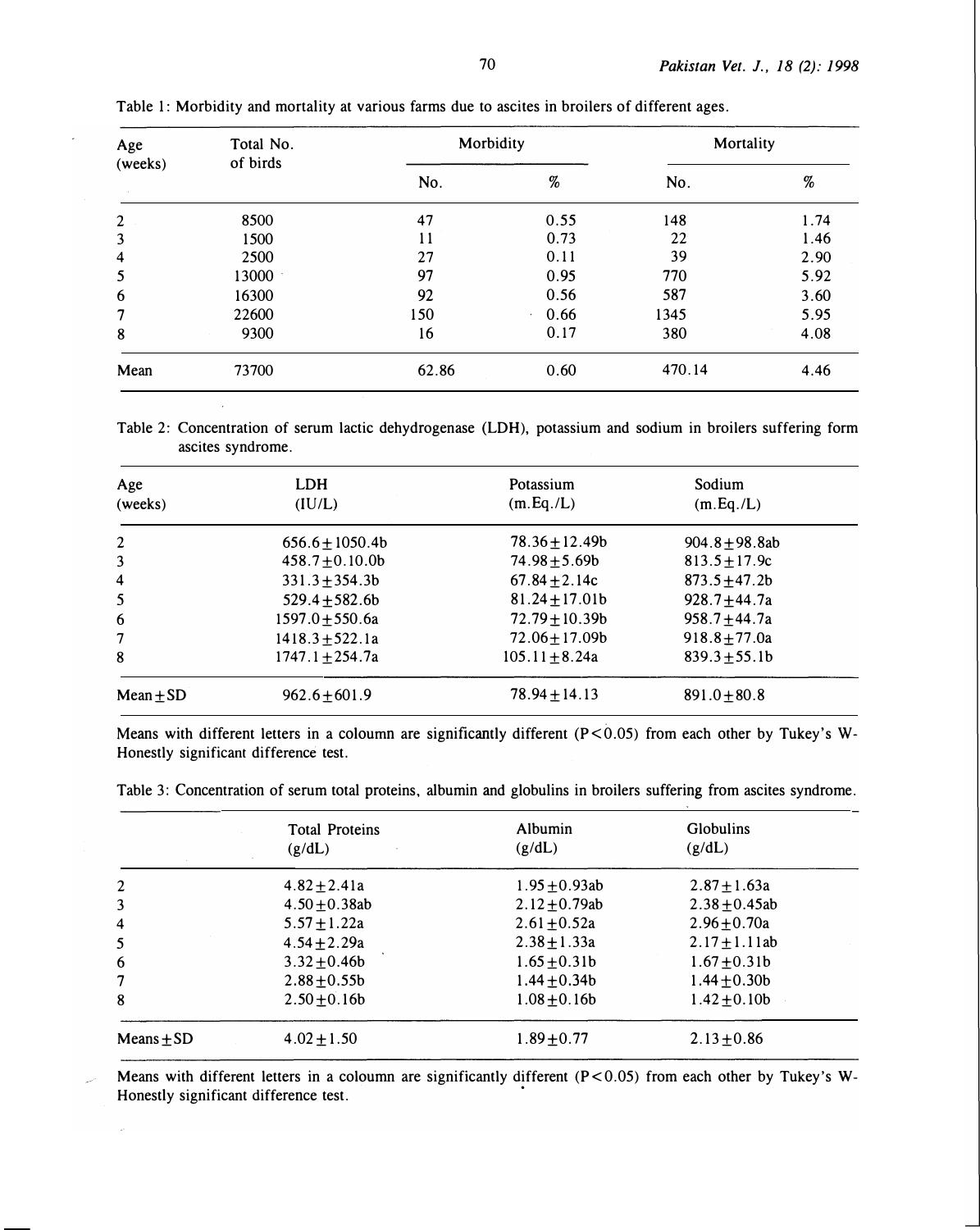| Age          | Feed                 | Water              | Peritoneal fluid      |                     |
|--------------|----------------------|--------------------|-----------------------|---------------------|
| (weeks)      | Sodium               | Sodium (ppm)       | Sodium (ppm)          | Potassium (ppm)     |
| 2            | 6133.3 $\pm$ 81.6 a  | $85.08 + 23.92$ a  | 194.17 $\pm$ 14.97 ab | $73.88 + 5.15$ b    |
| 3            | $5000.0 + 00.10$ b   | $80.00 + 00.10$ b  | $185.00 + 00.10$ c    | $74.00 + 2.83$ b    |
| 4            | $5300.0 + 519.6$ b   | $73.33 + 5.77$ b   | $191.67 + 7.64$ ab    | $84.00 + 3.61$ a    |
| 5            | 5866.7 $\pm$ 312.2 a | $110.89 + 24.74$ a | $176.67 \pm 16.77$ c  | $73.97 + 5.95$ b    |
| 6            | $6138.9 + 140.9$ a   | $72.00 + 16.38$ b  | $197.22 + 10.93$ a    | 77.65 $\pm$ 5.92 b  |
| 7            | 5927.3 $\pm$ 414.9 a | $84.68 + 24.75$ a  | $190.00 \pm 16.58$ b  | $83.65 + 13.78$ a   |
| 8            | $6000.0 + 00.10$ a   | $73.25 + 7.42$ b   | $190.00 + 14.14$ b    | 74.75 $\pm$ 4.60 ab |
| $Means + SD$ | $5766.6 + 304.0$     | $82.74 + 21.48$    | $189.24 + 14.53$      | $77.40 + 8.70$      |

Table 4: Concentration of sodium in feed and under ground water and concentration of sodium, potassium, total proteins, albumin and globulins in peritoneal fluid in broilers of different ages suffering from ascites.

Peritoneal fluid

|                | <b>Total Proteins</b><br>(g/dL) | Albumin<br>(g/dL)   | <b>Globulins</b><br>(g/dL) |
|----------------|---------------------------------|---------------------|----------------------------|
| 2              | $1.335 + 0.07$ d                | $0.810 \pm 0.14$ c  | $0.523 \pm 0.17$ bc        |
| 3              | $1.515 \pm 0.06$ c              | $0.875 \pm 0.20$ bc | $0.640 \pm 0.13$ b         |
| $\overline{4}$ | $2.193 \pm 0.88$ b              | $1.393 \pm 0.40$ b  | $0.800 + 0.57$ a           |
| 5              | $2.072 \pm 1.67$ b              | $1.478 \pm 1.04$ b  | $0.706 \pm 0.60$ b         |
| 6              | $3.183 \pm 1.22$ a              | $2.153 \pm 0.76$ a  | $0.019 \pm 0.51$ c         |
| 7              | $2.675 \pm 1.52$ b              | $1.553 \pm 0.85$ b  | $1.137 + 0.76$ a           |
| 8              | 3.760 $\pm$ 0.03 a              | $2.256 \pm 0.16$ a  | $1.495 \pm 0.13$ a         |
| $Mean + SD$    | $2.390 + 1.30$                  | $1.504 + 0.77$      | $0.760 + 0.58$             |
|                |                                 |                     |                            |

Means with different letters in a coloumn are significantly different  $(P<0.05)$  from each other by Tukey's W-Honestly significant difference test.

in abdominal cavity (Julian and Wilson, 1986; Julian and Goryo, 1990). The dilatation of right ventricle was also observed during present study with flabby and broad base heart appearance. Microscopic changes in heart muscles were peripheral myositis with proliferation of connective tissue and degeneration of middle muscle bundles. This has also been reported by Biswas et al. (1995). Cerruti-Sola et al. (1988) and Maxwell and Mbugua (1990) reported focal areas of myocardial degeneration and myofibril disorganization. LDH in serum during present study was also high (Table 2) as compared with values in normal chicken (636.0 IU/L; Kaneko, 1989), probably indicating muscle damage. Similarly, Maxwell et al. (1990) reported increase in serum LDH due to ascites in chicken. This enzyme is present in higher amounts in heart and its increase in circulation represents degeneration and necrotic changes in heart muscles (Benjamin, 1978).

The secondary effects of right ventricular failure on liver during present study included swelling and/or smooth or dimpled surfaces with severe congestion and varying degree of necrosis and fibrosis at microscopic levels. Almost similar changes have been reported by Biswas et al. (1995), Randall (1985) and Lu et al. (1992). The pathology of liver was also evident from the low total proteins and fractions in serum during present study (Table 3) as compared with normal levels reported for chicken (5.60, 2.5, and 2.88 per cent for total proteins, albumin and globulins, respectively; Kaneko, 1989).

The ascitic fluid examination during present study revealed almost half the concentration of total proteins, albumin and globulins than serum (Table 4). The lower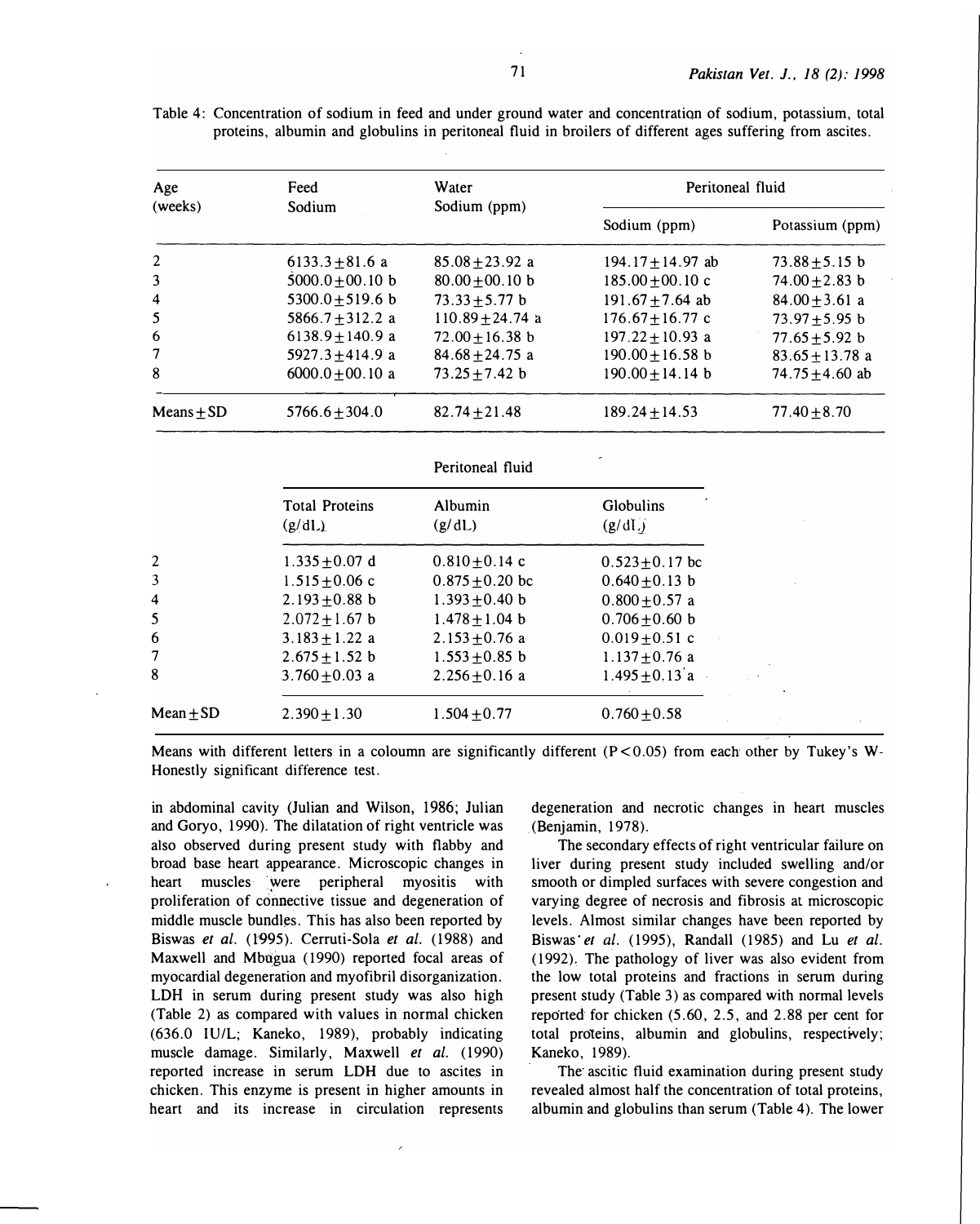serum proteins were partially due to escape of serum proteins to the peritoneal tluid. Similarly, sodium and potassium were also quite high in peritoneal fluid (Table 4). This probably reflects the increased permeability of the vessels and the extent of damage to the endothelium perpetuating the ascites.

### **REFERENCES**

- Al-Taweil, R.N. and A. Kassab, 1990. Effect of dietary vitamin-C on ascites in broiler chicks. Int. J. Vit. & Nutr. Res., 60: 307-313.
- Alexander, J.C., R.J. Young, C.M. Burnett and H.D. Hathaway, 1962. Hydropericardium assay and safety of fats and fatty acid products. Poult. Sci., 41: 22-32.
- Anjum, A.D., M.J. Tariq and A. Majeed, 1989. Salt contents in water given to various stocks of poultry in and around Faisalabad. Pakistan Vet. J., 9: 87-89.
- Anonymous, 1994. Minitab 10.2 release (minitab for windows). Minitab Inc. 3081, Enterprise drive, State College, PA 16801-3008, 814-238-3280.
- Ashfaque, M., K. Muhammad and B. Agha, 1983. Ascites syndrome in broiler chicks. Pakistan Vet. J., 3: 190.
- Banday, T.F. and M. Maqbool, 1992. Ascites in broilers in relation to pulmonary hypertension. Poultry Today and Tommorow, 2: 7-10.
- Benjamin. M.M., 1978. Outline of Veterinary Pathology. 3rd Ed. The Iowa State University Press, Ames, Iowa. U.S.A.
- Biswas, N.K., M.R. Dalapati and M.K. Bhowmik, 1995. Ascites syndrome in broiler chicken: Observations on certain biochemical and pathological changes. Indian J. Anim. Sci., 65: 1068-1072.
- Calnek, B.W., 1991. Diseases of poultry. 9th ed. Iowa State University Press, Ames, Iowa, USA. pp: 63, 839-841.
- Cerruti-Sola, S., M.G. Canese and F. Guarda, 1988. Recovery from an ascitic syndrome in broilers, following modofocation of environmental and nutritional conditions. Clin. Veterinaria, III: 104- 108.
- Dale, N. and A. Villacres, 1988. Relationship of twoweek body weight to the incidence of ascites in broilers. Avian Dis., 32: 556-560.
- Diaz, G.J., R.J. Julian and E.J. Souires, 1994. Cobalt induced polycythemia causing right ventricular hypertrophy and ascites in meat-type chickens. Avian Path., 23: 91-104.
- Enkvetchakul, B., W. Bottje, N. Anthony and R. Moore, 1993. Comparomixed antioxidants status associated with ascites in broilers. Poult. Sci., 72: 2272-2280.
- Faraz, A.H., 1988. Salt tolerance in broiler chicks. M.Sc. Thesis, Department of Vet. Physiology and Pharmacology, University of Agriculture, Faisalabad, Pakistan.
- Greenberg, A.E., 1992. Standard methods for the examination of water and waste water. 18th ed. American Pub. Hlth. Assoc. Washington, USA.
- Jordan, F.T.W., 1990. Poultry Diseases. 3rd ed., Bailleir Tindall, London, pp: 313, 343-353.
- Julian, R.J. and J.B. Wilson, 1986. Right ventricular failure as a cause of ascites in broiler and roaster chickens. Proc., 4th Int. Symp. Vet. Lab. Diagnosis, Amsterdam, pp: 609-611.
- Julian, R.J. and M. Goryo, 1990. Pulmonary aspergillosis causing right ventricular failure and ascites in meat-type chicken. Avian Path., 19: 643- 654.
- Julian, R.J., G.W. Fraiser, H. French and M. Quinton, 1987. The relationship of right ventricular hypertrophy, right ventricular failure and ascites to weight gain in broiler and roaster chickens. Avian<sup>1</sup> Dis., 31: 130-135.
- Julian, R.J., I. McMillan and M. Quinton, 1989. The effect of cold and dietary energy in right ventriculkar hypertrophy, right ventricular failure and ascites in meat type chickens. Avian Path., 18: 675-684.
- Julian, R.J., L.J. Caston, S.M. Mirsalimi and C.S. Leeson, 1992a. Effect of by product meal on pulmonary hypertension, right ventricular failure and ascites in broiler chicken. Canadian Vet. J., 33: 382-385.
- Julian, R.J., L.J. Caston and C.S. Leeson, 1992b. The effect of dietary sodium on right ventricular failureinduced ascites, gain and fat deposition in meat type chicken. Canadian J. Vet. Res., 56: 214-219.
- Kaneko, J.J., 1989. Clinical Biochemistry of Domestic Animals. 4th ed., Academic Press, Inc., San Diego, California.
- Levinson, S.A. and R.P. Macfate, 1969. Clinical Laboratory Diagnosis, Lea · and Febiger, Philadelphia, pp: 498-501.
- Lopez, V.J.M. and M.E.O. Suarez, 1989. Compensatory growth after restricted feeding in relation to control of the ascites syndrome in broilers. Revista-Chapingo, 14: 65-66, 74-77.
- Lu, Y.S., H.J. Tsai, S.H.Lee, Y.L. Lee, D.F. Lin, M.J. Kwang and Y.K. Liao, 1992. Ascites in broiler chicks and ducklings due to right ventricular failure. J. Chinese Soc. Vet. Sci., 18: 217-224.